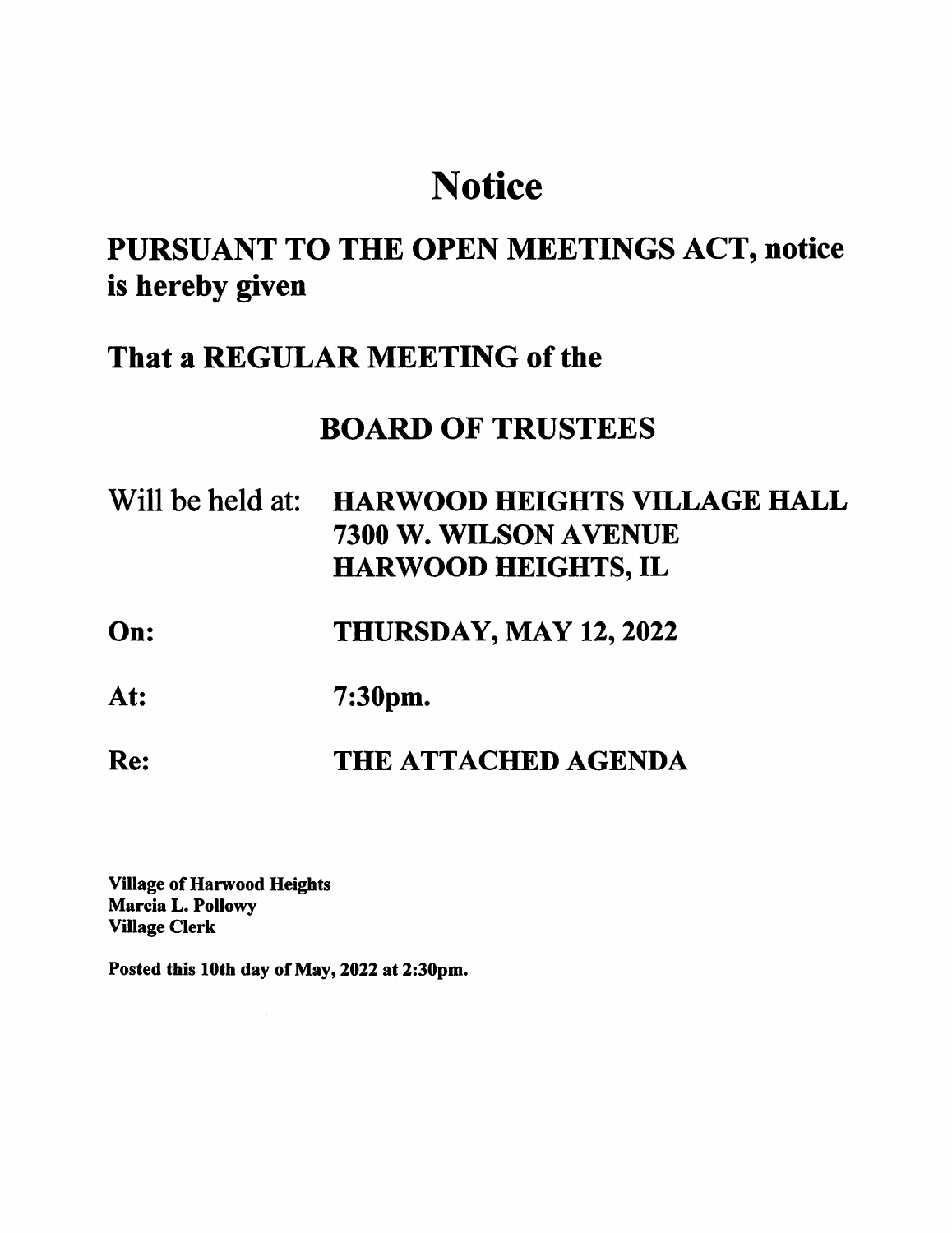#### AGENDA FOR THE REGULAR MEETING OF THE BOARD OF TRUSTEES OF THE VILLAGE OF HARWOOD HEIGHTS HELD THURSDAY, MAY 12,2022

- A. CALL TO ORDER
- B. PLEDGE OF ALLEGIANCE
- C. ROLL CALL

| <b>MAYOR JEZIERNY</b> ()        | CLERK POLLOWY ()   |                        |  |
|---------------------------------|--------------------|------------------------|--|
| <b>TRUSTEES; BRUTTO</b>         | <b>LEWANDOWSKI</b> |                        |  |
| <b>BRZEZNIAK-VOLPE</b> ()       | <b>STEINER</b>     | $\left( \quad \right)$ |  |
| <b>BRZOZOWSKI-WEGRECKI</b><br>( | <b>ZERILLO</b>     | $\left( \quad \right)$ |  |
| <b>ATTORNEY</b>                 |                    |                        |  |

- D. PUBLIC COMMENT: Upon recognition to speak by the village president or acting chairperson, the person shall rise and state his or her name and address. An individual may speak for himself or herself or as a representative of a community group. No person shall speak longer than three minutes unless specifically authorized to do so by a majority of the vote of the board of trustees. The three minutes time limit will be measured by a person selected by the village board. Thirty (30) minutes of meeting time will be the maximum time allowed for public comment; Village Code 2.12.090
- E. REPORTS OF MAYOR, TRUSTEES, CLERK AND ATTORNEY

| <b>MAYOR JEZIERNY</b>                                  | <b>MAYOR'S REPORT</b>                   |
|--------------------------------------------------------|-----------------------------------------|
| <b>TRUSTEE BRUTTO</b>                                  | <b>FINANCE</b>                          |
| <b>TRUSTEE STEINER</b>                                 | <b>ORDINANCE &amp; LICENSE</b>          |
| <b>TRUSTEE BRZEZNIAK-VOLPE</b>                         | <b>POLICE &amp; PUBLIC SAFETY</b>       |
| TRUSTEE BRZOZOWSKI-WEGRECKI PUBLIC WORKS/PUBLIC HEALTH |                                         |
| <b>TRUSTEE ZERILLO</b>                                 | <b>BUILDING</b>                         |
| <b>TRUSTEE LEWANDOWSKI</b>                             | <b>FORESTRY &amp; GREEN INITIATIVES</b> |
| <b>CLERK POLLOWY</b>                                   | <b>CLERK'S REPORT</b>                   |
| <b>ATTORNEY</b>                                        | <b>ATTORNEY'S REPORT</b>                |
| <b>CHIEF DEVRIES</b>                                   | <b>POLICE DEPARTMENT UPDATE</b>         |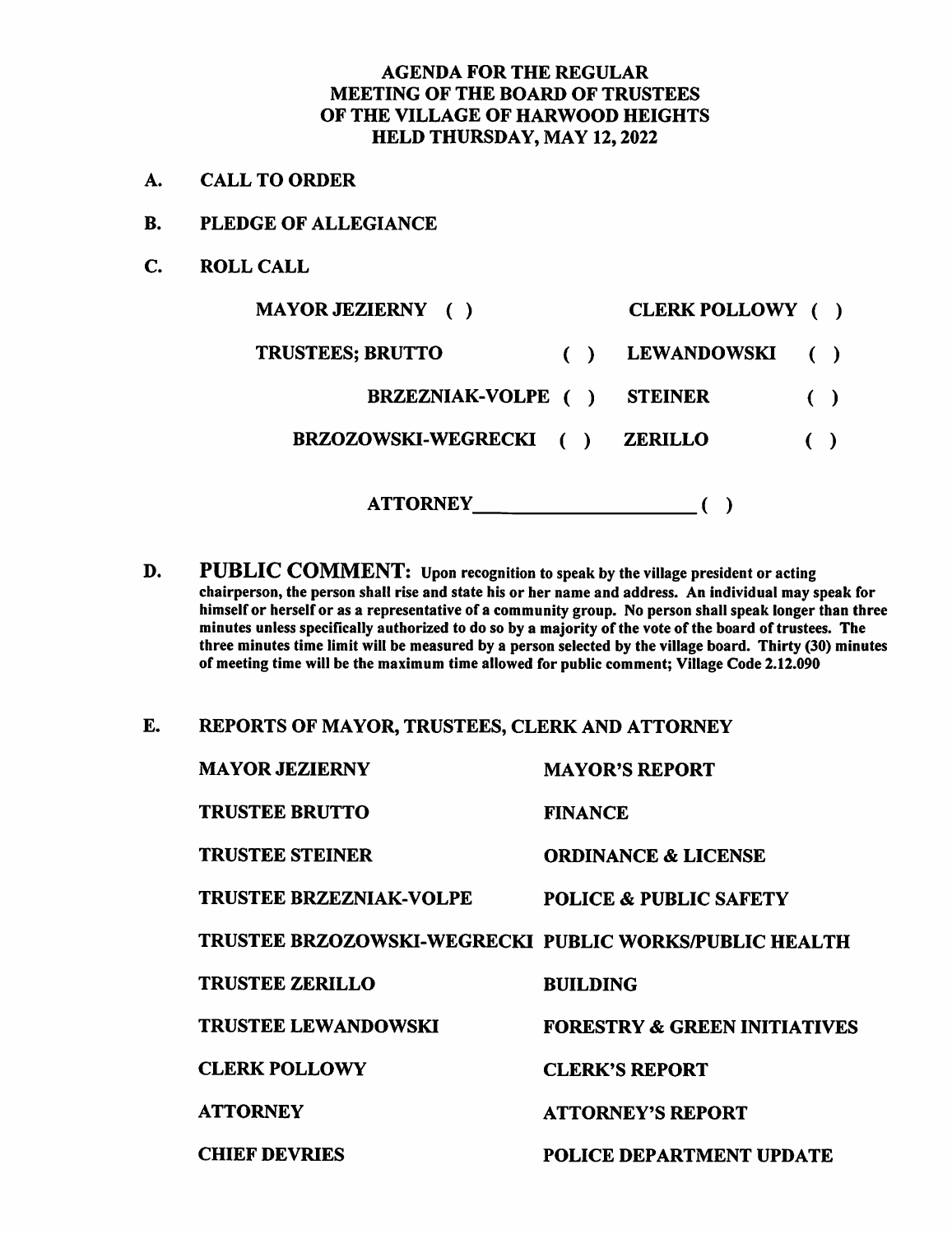#### REGULAR BOARD MEETING THURSDAY, MAY 12,2022 CONSENT AGENDA (CONTINUED)

F. TRUSTEE COMMENTS

#### G. SPECIAL COMMITTEE REPORTS

Trustee Brzezniak-Volpe - MCD Dispatch

Trustee Brzozowski-Wegrecki/Zerillo - WSSRA Update

Trustee Steiner - Norridge/Hanvood Heights Chamber of Commerce

Trustee Zerillo: O'Hare Technical Committee

#### H. APPOINTMENTS/REAPPOINTMENTS/HIRES

None

#### I. CONSENT AGENDA

- 1. To approve the minutes of the Regular Board of Trustees meeting held April 28,2022.
- 2. To approve expenditure, not to exceed \$740.00, payable to American Public Works Association for group membership dues expensed to FY 22/23 line item 11-06-7025.00 - Public Works.
- 3. To approve expenditure, not to exceed \$372.00. payable to AWWA (American Water Works Association) for 2022 Membership for Small Systems Utility expensed to FY 22/23 line item 22-00-7025.00 - Water & Sewer Fund.
- 4. To approve expenditure, not to exceed \$1.270.00. payable to Vollmar Clay Products Co. for water main supplies expensed to FY 21/22 line item 22-00-7055.03 - Water & Sewer Fund.
- 5. To approve expenditure, not to exceed \$2.081.00. payable to Core&Main for repair clamps for the Public Works Water Department expensed to FY 21/22 line item 22-00-6014.00 - Water & Sewer Fund.
- 6. Motion to approve expenditure, not to exceed \$1.724.80. payable to A1 Warren Oil Co., Inc. for the purchase of diesel fuel for the Public Works vehicles ordered in the month of May 2022 expensed to FY 22/23 line item 22-00-6005.00 - Water & Sewer Fund.
- 7. To approve proposal, not to exceed \$1.128.00. payable to Folding Partition Services for maintenance and repair to the Board Room/Community Center operable wall and pocket doors expensed to FY 21/22 line item 11-14-7051.02 - Village Properties.

 $\bullet$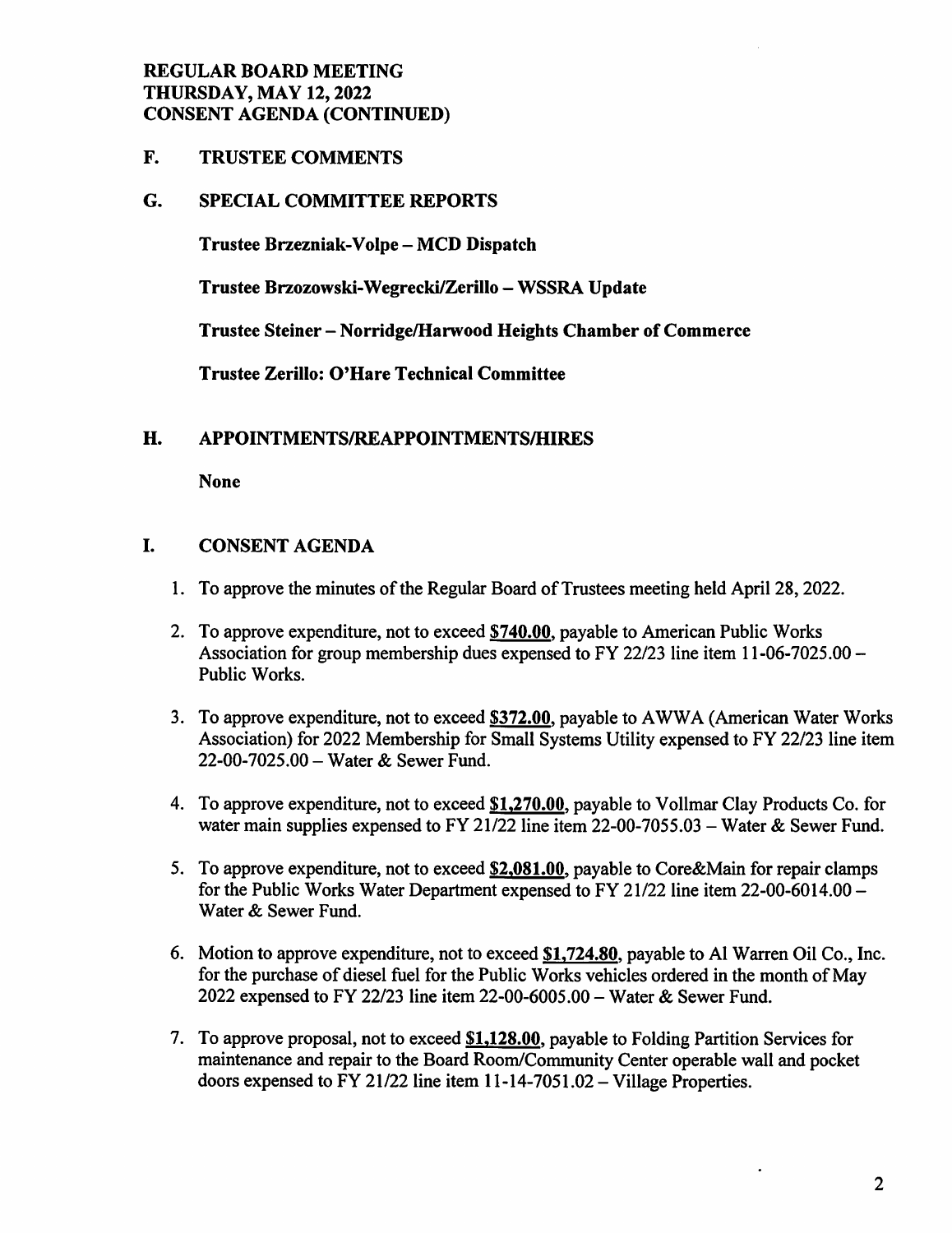#### REGULAR BOARD MEETING THURSDAY, MAY 12,2022 CONSENT AGENDA (CONTINUED)

- 8. To approve expenditure, not to exceed \$5,931.25, payable to Energenecs for the SCADA Support Agreement 5-1-22 to 4-30-23 for System Readings at the Pump House expensed to FY 22/23 line item 22-00-8515,02 - Water & Sewer Fund.
- 9. To approve proposal, not to exceed \$6,296.00, payable to Anderson Lock for installation of security doors at the Pump House expensed to FY 22/23 line item 22-00-7051.02 - Water & Sewer Fund.
- 10. To approve expenditure, not to exceed  $$1,775.00$ , payable to The FLOLO Corporation to replace the disconnect switch for the Lift Station Control Panel at the Oriole site expensed to FY 21/22 line item  $11-14-7051.02 -$  Village Properties.
- 11. To approve expenditure, not to exceed \$4.620.00. payable to Allied Building Maintenance for proposal for maintenance services to the Police Department Call Room expensed to FY 21/22 line item 11-14-8530.00-2201 - Village Properties.
- 12. Motion to Authorize the Board of Fire & Police Commissioners to start preparation for the testing process for a new Sergeants Eligibility Register (Sergeants List).
- 13. To approve expenditure, not to exceed \$4,800.00, payable to Northern Illinois Police Alarm System for the 2022-2023 Emergency Services Team Assessment annual fee May 1, 2022 to April 30, 2023 expensed to FY 22/23 line item 11-05-7060.01 – Police.
- 14. To approve expenditure, not to exceed  $$1,005.00$ , payable to Northern Illinois Police Alarm System for the 2022-2023 Mobile Field Force Assessment & Mobile Field Force Communication Assessment annual fees May 1,2022 to April 30,2023 expensed to FY 22/23 line item  $11-05-7060.01$  – Police.
- 15. To approve expenditure, not to exceed \$400.00, payable to Northern Illinois Police Alarm System for the 2022-2023 NIPAS Membership Assessment annual fee May 1, 2022 to April 30,2023 expensed to FY 22/23 line item 11-05-7060.01 - Police.
- 16. To approve expenditure, not to exceed \$2,375.00, payable to North East Multi-Regional Training, Inc. for Annual Membership from 7-1-2022 to 7-1-2023 expensed to FY 22/23 line item  $11 - 05 - 7065.00 -$  Police.
- 17. To approve expenditure, not to exceed \$13.603.75. payable to Current Technologies for renewal of the Barracuda Backup Server and imlimited Cloud Storage June 13,2022 to June 12, 2023 expensed to FY 22/23 line item  $11-14-9508.00$  – Village Properties.
- 18. To approve expenditure, not to exceed \$3,037.00, payable to BS&A Software for Annual Service/Support May 1, 2022 to May 1, 2023 for the Field Inspection System & Business License System expensed to FY 22/23 line item 11-07-9527.00 - Buildings.
- 19. To approve the 2-Year Business Support Agreement with NABTECH 6-1-22 thru 5-31-24 for monthly payments of \$6,027.00.